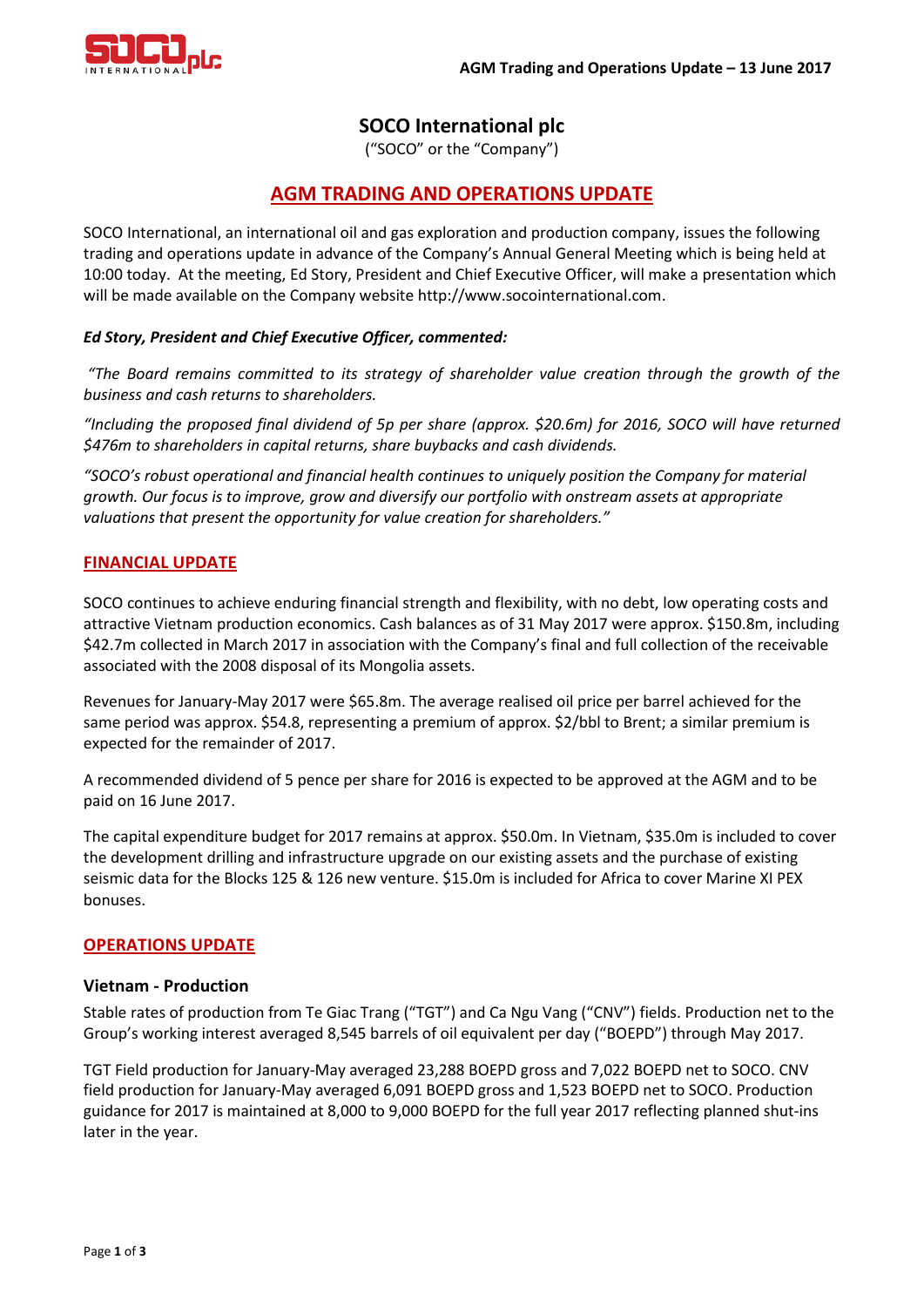

## **Vietnam - Development**

### **Block 16-1 - TGT Field**

*(30.5% interest; operated by Hoang Long Joint Operating Company ("HLJOC"))*

The 2016/2017 TGT Development Drilling Programme commenced in November 2016 with "batch drilling" on the TGT-27PST1 and TGT-28P infill wells on the H4-Well Head Platform ("WHP") in the central area of the TGT Field.

Following HLJOC partner agreement to add two additional infill wells in the current programme, infill drilling commenced drilling in March 2017. The TGT-30P infill well on the H1-WHP is now producing around 2,500 BOEPD with an as expected 40% water cut. The TGT–29P infill well on the southern H5-WHP was recently completed and is currently undergoing production clean up procedures ahead of being tied into the production system. Both wells were executed on time and on budget.

Drilling has commenced into the reservoir section of the high angle and long reach TGT-14X step-out appraisal well on the H5 South fault block, which initially commenced during the 2015 drilling campaign.

Construction of new processing equipment for installation on H1-WHP has commenced following approval of the TGT Full Field Development Plan ("FFDP") by the Vietnamese authorities in February 2017. The processing equipment will handle an additional 90,000 barrels of liquid per day ("BLPD") with specific water handling capacity of up to 65,000 barrels of water per day. This increases the handling capacity of the total system to approximately 180,000 BLPD, allowing for higher levels of oil production at the same or a higher water cut rate than previously possible.

## **Block 9-2 - CNV Field**

*(25% interest; operated by Hoan Vu Joint Operating Company)*

The CNV Field has continued to perform steadily throughout the year; production for January-May averaged 6,091 BOEPD gross and 1,523 BOEPD net to SOCO. Discussions with the Bach Ho owners are ongoing to establish the most effective means of enhancing performance through modifications at the reception terminal.

## **New Ventures**

Negotiations for a 70% interest in a Production Sharing Contract ("PSC") over two blocks, Blocks 125 & 126, in the Phu Khanh Basin offshore central Vietnam, have concluded. Following the successful negotiation of the PSC amongst SOCO, SOVICO Holdings Company and PetroVietnam, it is expected to be signed in the near future pending approval from the Vietnamese authorities.

Blocks 125 & 126 are in moderate to deep waters in the Phu Khanh Basin, north of the Cuu Long Basin, and have multiple structural and stratigraphic plays observed on the available 2D seismic data. Interpretation of the available data indicates there is good potential for source, expulsion and migration of oil with numerous reservoir and seal intervals likely.

# **Africa Portfolio**

## **Marine XI Block, offshore Congo (Brazzaville)**

*(40.39% working interest, SOCO-operated)*

Following the successful application for an exploitation permit ("PEX") over the Lidongo prospect, the Lidongo PEX commenced in Q4 2016 and discussions to improve its commercial terms were positively concluded in Q1 2017. The revised terms are awaiting approval of the Ministry of Hydrocarbons.

Three further PEX applications were submitted in March 2017 for retention of the Lideka East, Viodo and Loubana prospect areas beyond the expiry of the Marine XI Exploration Licence.

Discussions with the authorities and the Marine XII partners on commercialisation of the Lidongo area continue.